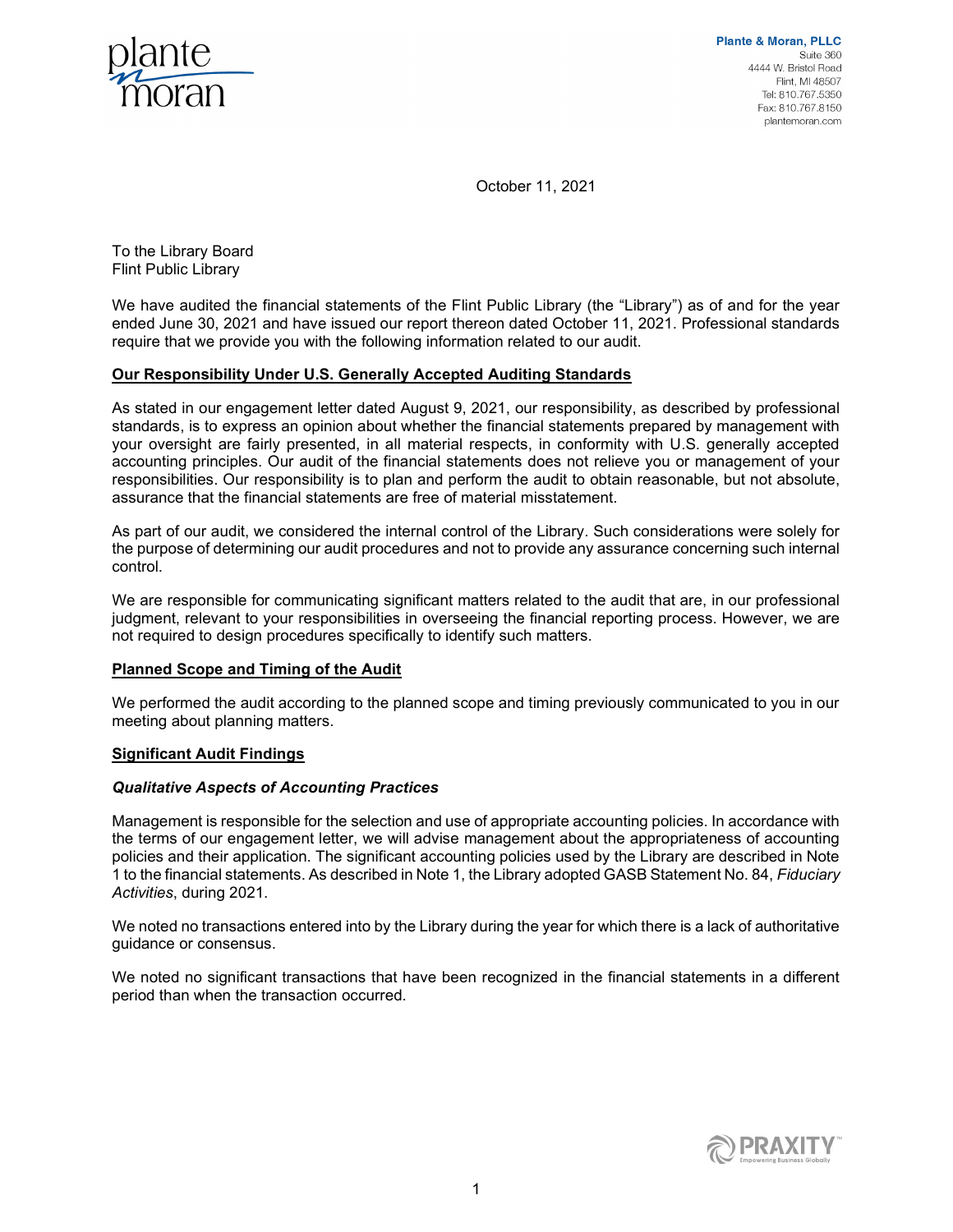Accounting estimates are an integral part of the financial statements prepared by management and are based on management's knowledge and experience about past and current events and assumptions about future events. Certain accounting estimates are particularly sensitive because of their significance to the financial statements and because of the possibility that future events affecting them may differ significantly from those expected.

The most sensitive estimates affecting the financial statements were the useful lives of capital assets, the net pension asset for MERS, and the Library's share of the MPSERS net liabilities for the pension and other postemployment benefit (OPEB) plans. Useful lives of capital assets are based on management's estimate of their remaining lives. Management's estimate of the asset related to the MERS pension is based on estimates provided by specialists (third-party actuaries). Management's estimates of the pension and OPEB plans under MPSERS were based on data received from the Office of Retirement Services. We evaluated the key factors and assumptions used to develop the estimates in determining that they are reasonable in relation to the financial statements taken as a whole.

The disclosures in the financial statements are neutral, consistent, and clear.

### **Difficulties Encountered in Performing the Audit**

We encountered no difficulties in dealing with management in performing and completing our audit.

### Disagreements with Management

For the purpose of this letter, professional standards define a disagreement with management as a financial accounting, reporting, or auditing matter, whether or not resolved to our satisfaction, that could be significant to the financial statements or the auditor's report. We are pleased to report that no such disagreements arose during the course of our audit.

#### Corrected and Uncorrected Misstatements

Professional standards require us to accumulate all known and likely misstatements identified during the audit, other than those that are trivial, and communicate them to the appropriate level of management. We did not detect any misstatements as a result of audit procedures.

### Significant Findings or Issues

We generally discuss a variety of matters, including the application of accounting principles and auditing standards, business conditions affecting the Library, and business plans and strategies that may affect the risks of material misstatement, with management each year prior to our retention as the Library's auditors. However, these discussions occurred in the normal course of our professional relationship, and our responses were not a condition of our retention.

#### Management Representations

We have requested certain representations from management that are included in the management representation letter dated October 11, 2021.

### Management Consultations with Other Independent Accountants

In some cases, management may decide to consult with other accountants about auditing and accounting matters, similar to obtaining a second opinion on certain situations. If a consultation involves application of an accounting principle to the Library's financial statements or a determination of the type of auditor's opinion that may be expressed on those statements, our professional standards require the consulting accountant to check with us to determine that the consultant has all the relevant facts. To our knowledge, there were no such consultations with other accountants.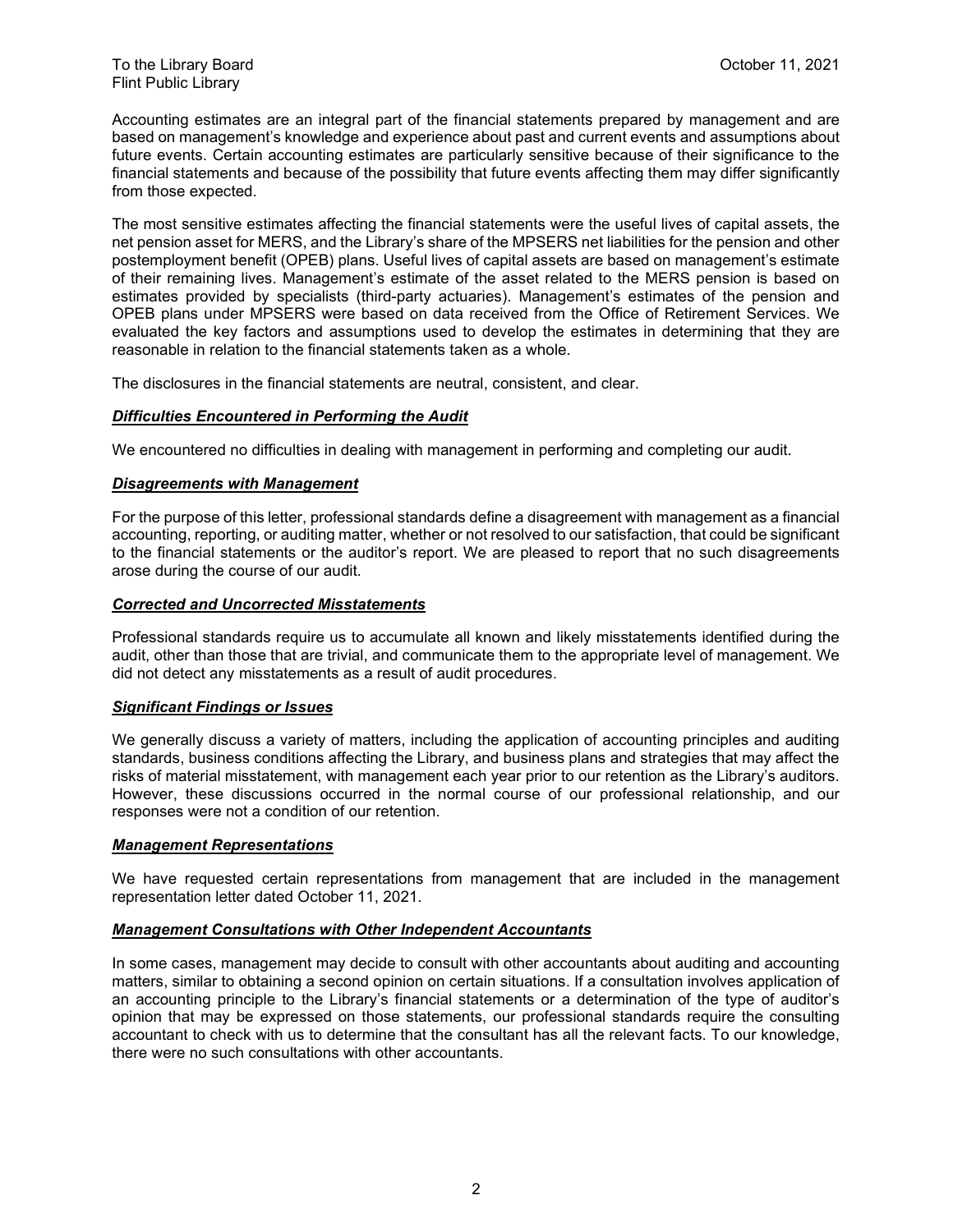This information is intended solely for the use of the Library board and management of the Flint Public Library and is not intended to be and should not be used by anyone other than these specified parties.

Very truly yours,

Plante & Moran, PLLC

Parched. Hell

Pamela Hill, CPA Partner

askun frase

Ashley Frase, CPA Senior Manager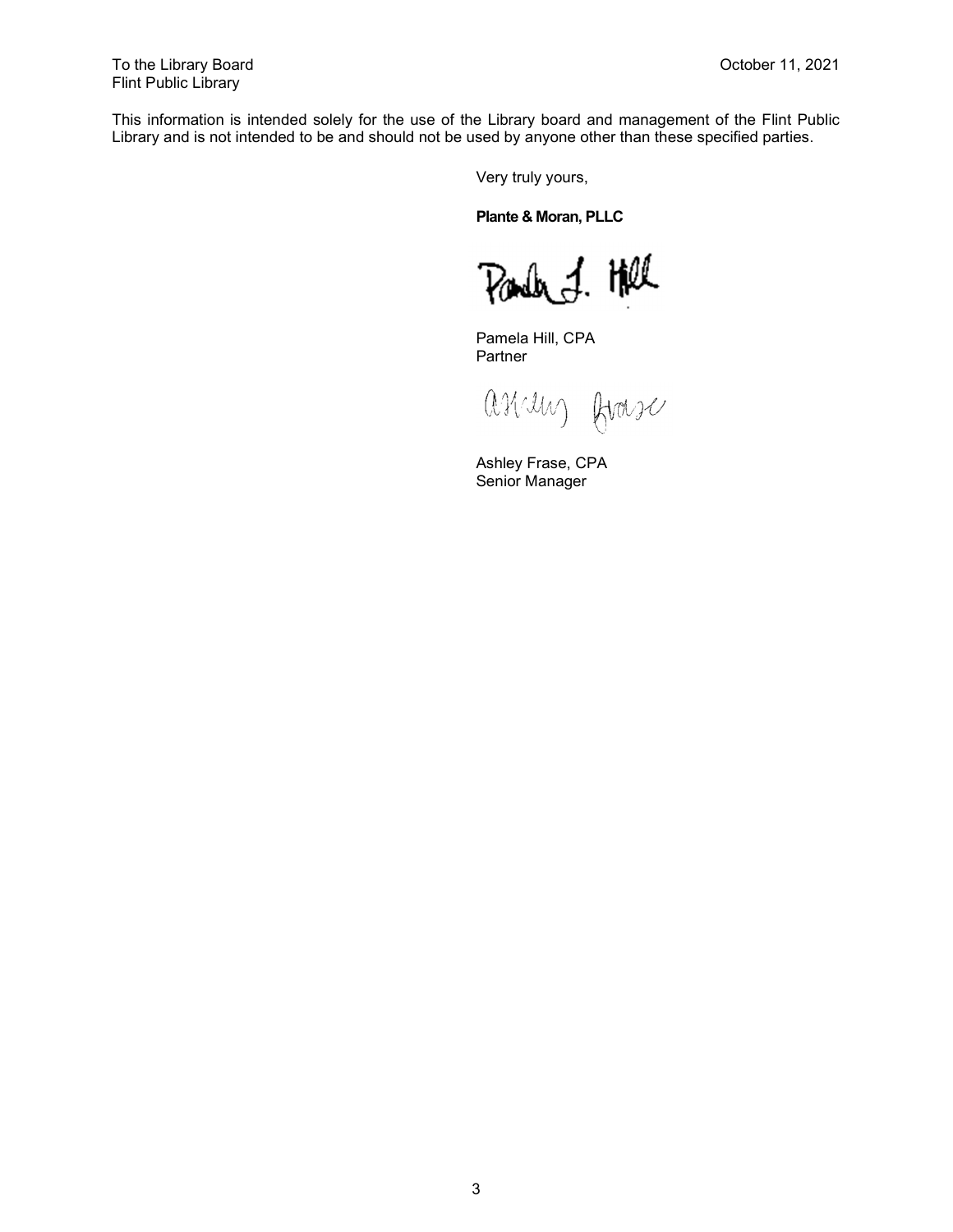### Other Information

## COVID-19 Resource Center

Plante & Moran, PLLC has assembled a COVID-19 task force of leaders across the firm to monitor, address, and mitigate risks presented by the virus. We understand the unique challenges our local governments are facing in providing essential services to protect communities during the COVID-19 crisis, while, going forward, they face seemingly impossible choices around staffing, capital projects, pension obligations, and dozens of other items in the face of an uncertain revenue outlook. We are sharing our insights within our government COVID-19 resource center at https://www.plantemoran.com/explore-our-thinking/areas-offocus/covid-19-government-resource-center. We will keep you updated with relevant economic analyses, crisis management guidelines, notices of changing regulations, and more to keep the Library running as smoothly as possible amidst uncertainty and unprecedented disruption.

We are also sharing Coronavirus Aid, Relief, and Economic Security (CARES) Act-specific insights within our CARES Act COVID-19 resource center at https://www.plantemoran.com/explore-our-thinking/areas-offocus/cares-act-resource-center. Have questions about the CARES Act? Submit them at https:// www.plantemoran.com/campaigns/firm/cares-act by simply providing your contact information and agreeing to our terms and conditions, and an expert from our task force will contact you within 24 hours.

Want to receive relevant content directly to your email? Subscribe at https://www.plantemoran.com/ subscribe where you can customize your subscription preferences based on your specific interests and industry selection.

### Michigan's CARES Act-funded Grant Programs

The Michigan Department of Treasury has developed a webpage with numbered letters, memorandums, webinars, and resources regarding COVID-19 updates and CARES Act-funded grant programs: https:// www.michigan.gov/treasury/0,4679,7-121-1751\_98769---,00.html.

### Cybersecurity and Information Technology Controls

Cyberattacks are on the rise across the globe, and the cost of these attacks is ever increasing. Because of these attacks, municipalities stand to lose their reputation, the ability to operate efficiently, and proprietary information or assets. Communities potentially can also be subject to financial and legal liabilities. Managing this issue is especially challenging because even a municipality with a highly mature cybersecurity risk management program still has a residual risk that a material cybersecurity breach could occur and not be detected in a timely manner. We understand that the technology department continues to monitor and evaluate this risk, which are critical best practices. Additionally, periodic assessments of the system in order to verify that the control environment is working as intended are key parts of measuring associated business risk. We encourage administration and those charged with governance to work with the technology team on this very important topic. If we can be of assistance in the process, we would be happy to do so.

### Michigan's MLTS E911 Legislation (PA 30 of 2019)

Public Act 30 of 2019 was adopted on June 25, 2019 and provides additional compliance requirements for organizations that operate Multi-Line Telephone Systems (MLTS). The intent is to provide emergency responders with more specific location information in case they are responding to a call at a large facility. The regulations will apply to any workspace larger than 7,000 square feet, with a compliance deadline of December 31, 2020.

- A workspace includes: offices, production areas, warehouses, shop floors, storage areas, hallways, conference rooms, break rooms, and other common areas.
- A workspace does not include: wall thickness, shafts, heating, ventilation, air conditioning equipment spaces, mechanical or electrical spaces, or any similar areas to which employees do not normally have access.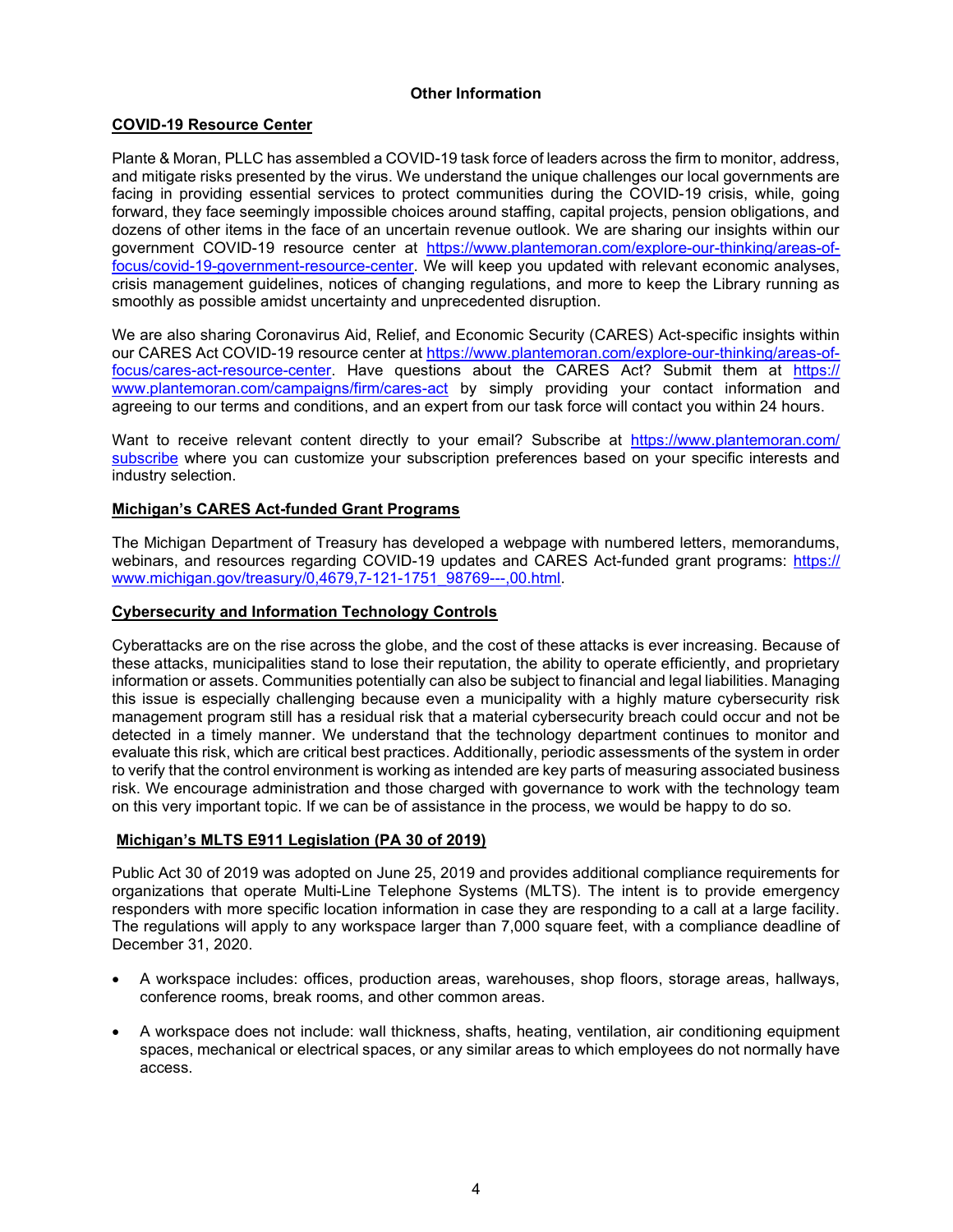# Other Information (Continued)

For single buildings over 7,000 square feet of workspace, with their own street address on a single contiguous property, the floor number, street address, and specific location of the communications device must be reported. When facilities with multiple buildings served by the same MLTS are considered, they must report the above requirements in addition to the building's unique identifier. Also, note that, under Kari's Law, any MLTS equipment that is manufactured, imported, sold, leased, or installed after February 16, 2020 must be capable of enabling its users to dial 911 directly without having to dial a prefix.

## E911 Exemptions

- If a building contains less than 20,000 square feet of workspace and fewer than 20 communications devices, the MLTS operator is exempt from providing specific location information until it installs a new MLTS after January 1, 2020.
- If a building maintains, on a 24-hour basis, an alternative system capable of identifying the location of any communications device that dialed 911 or the building is serviced with its own appropriate medical, fire, and security personnel, it is exempt.
- Any MLTS operator that is not currently served by enhanced 911 service is exempt until enhanced 911 service becomes available.
- Other exemptions exist for farms and houses of worship, which, for the latter, do not extend to attached schools.

If you operate in a facility that is subject to these regulations, you should begin to plan for compliance. If we can be of assistance in the process, we would be happy to do so.

### Updated Uniform Chart of Accounts

In April 2017, the State released an updated Uniform Chart of Accounts. Originally, local units of government were expected to comply with the changes beginning with June 30, 2018 year ends. However, the State has extended the deadline for compliance. On April 20, 2020, the State issued a memo that sets an implementation date for fiscal years ending on October 31, 2022 and thereafter. The State has committed to releasing various tools to help local units with implementation, including FAQs and clarification on which accounts should be used when implementing GASB 84. A final release of the chart of accounts was issued in November 2020 and is available at this link: https://www.michigan.gov/documents/ uniformchart 24524 7.pdf. This final version follows various exposure drafts and revisions in order to comply with changing GASB standards and statutory changes and reformats the document to make it more user-friendly. The Treasury will provide alerts for any guidance and resources, and local units can sign up for alerts at this link: https://public.govdelivery.com/accounts/MITREAS/subscriber/new?qsp=MITREAS\_1.

### Upcoming Accounting Standards Requiring Preparation

### GASB Statement No. 87 - Leases

This new accounting pronouncement will be effective for reporting periods beginning after December 15, 2019 (June 15, 2021 after extension within GASB Statement No. 95). This statement requires recognition of certain lease assets and liabilities for leases that previously were classified as operating leases and recognized as inflows of resources or outflows of resources based on the payment provisions of the contract. It establishes a single model for lease accounting based on the foundational principle that leases are financings of the right to use an underlying asset. Under this statement, a lessee is required to recognize a lease liability and an intangible right-to-use lease asset, and a lessor is required to recognize a lease receivable and a deferred inflow of resources.

We recommend beginning to accumulate information now related to all significant lease agreements in order to more efficiently implement this new standard once it becomes effective.